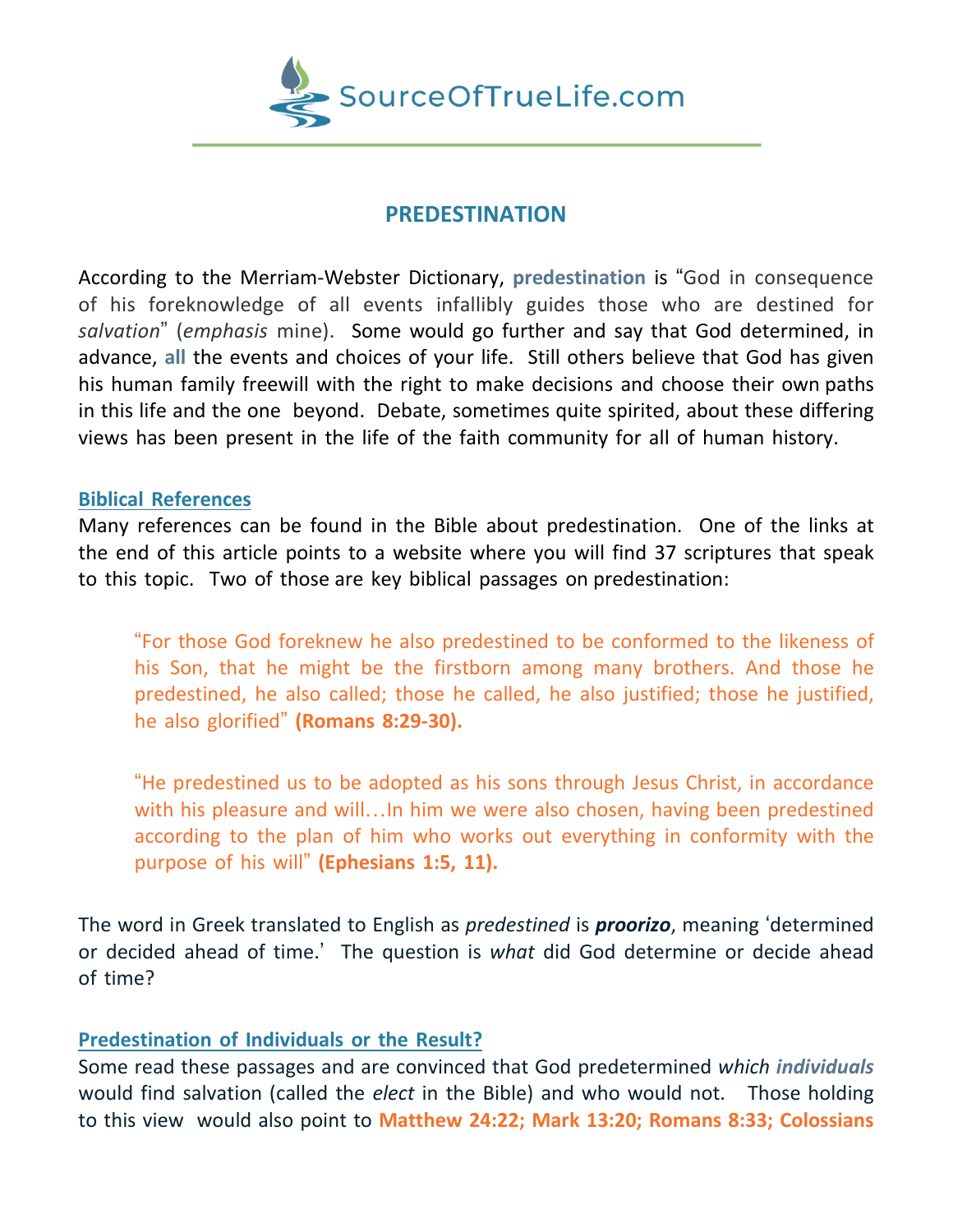**3:12; 1 Thessalonians 1:4; 1 Timothy 5:21; Titus 1:1; 1 Peter 1:1-2 and 2 Peter 1:10)** as supporting evidence. And they would have a strong case.

Others, however, would say that our all-knowing God already knew who would come to salvation and that what He predetermined or predestined was that they would be *conformed to the image of Jesus*. In other words, 'conformed to the likeness of his Son' was what God predetermined and He knew all along who they would be. Interpreting it this way, 'conformation to the likeness of Christ' was the predestined *result* for those God already knew would embrace it.

### **God Is Sovereign**

The overarching concept that must be kept in focus is God's sovereignty. God has been and is accomplishing His purposes in history, whether we think they're fair and whether we fully understand them or not. God's wisdom far exceeds ours.

"For the foolishness of God is wiser than men, and the weakness of God is stronger than men" **(1 Corinthians 1:25).**

"Oh, the depth of the riches and wisdom and knowledge of God! How unsearchable are his judgments and how inscrutable his ways! **(Romans 11:33).**

### **Closing Thoughts**

God has predestined what is in His perfect will. Regardless of *what* is predetermined by God, the issue of predestination should not separate us. Strive to better understand the issue and love all believers as they strive to do the same.

This is an introduction on the subject of **Predestination***.* Here are some other resources you may wish to explore:

**What Is Predestination? [\(christianity.com\)](https://www.christianity.com/wiki/christian-terms/what-is-predestination.html)**

**What is predestination? Is predestination biblical? | [GotQuestions.org](https://www.gotquestions.org/predestination.html)**

**What is predestination? (Is it [foreknowledge?\)](https://www.bibletruths.org/what-is-predestination/) - BibleTruths**

**What is Predestination? Biblical Support and Truths [\(crosswalk.com\)](https://www.crosswalk.com/faith/bible-study/straight-talk-about-predestination-part-1.html)**